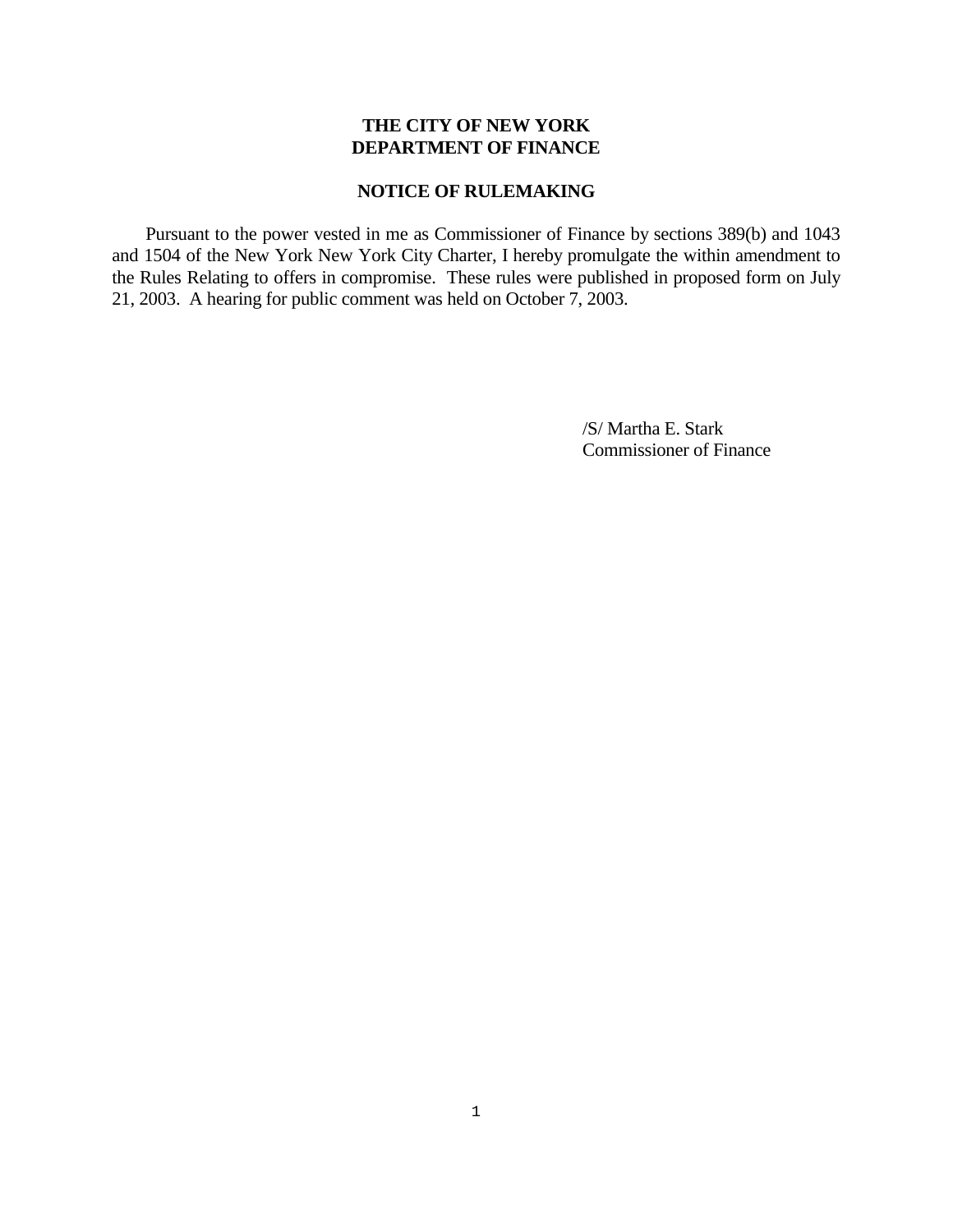Section 1. Title 19 of the Rules of the City of New York is amended to add a new Chapter 34 to read as follows:

### **Chapter 34**

### *Offers-in-compromise*

**§34-01 Definitions §34-02 General Authority §34-03 Filing §34-04 Review §34-05 Rejection §34-06 Acceptance §34-07 Other Rights and Powers Preserved**

**§34-01 Definitions.** Unless the context of these Rules require otherwise, the definitions contained in this section shall apply throughout this chapter.

**City.** "City" means the City of New York

**City Charter.** "City Charter" means the Charter of the City of New York.

**Code.** "Code" means the Administrative Code of the City of New York

**Commissioner of Finance.** "Commissioner of Finance" means the Commissioner of Finance of the City of New York.

**Compromise agreement.** "Compromise agreement" means the agreement between the Department and the taxpayer as described in subdivision (b) of section 34-06 of these Rules.

**Compromise amount.** "Compromise amount" means the total amount required to be paid in accordance with the terms of the compromise agreement.

**Conciliation Bureau.** "Conciliation Bureau" means the Conciliation Bureau of the Department of Finance of the City of New York established under section 38-02 of these rules as authorized by section 11-124 of the Code.

**Department.** "Department" means the Department of Finance of the City of New York.

**Doubt as to collectibility**. "Doubt as to collectibility" means the taxpayer has been discharged in bankruptcy or can be shown, by proof, to be insolvent.

**Doubt as to liability.** "Doubt as to liability" means there is some doubt as to the taxpayer's liability and whether the Department could prevail against the taxpayer in administrative or judicial proceedings.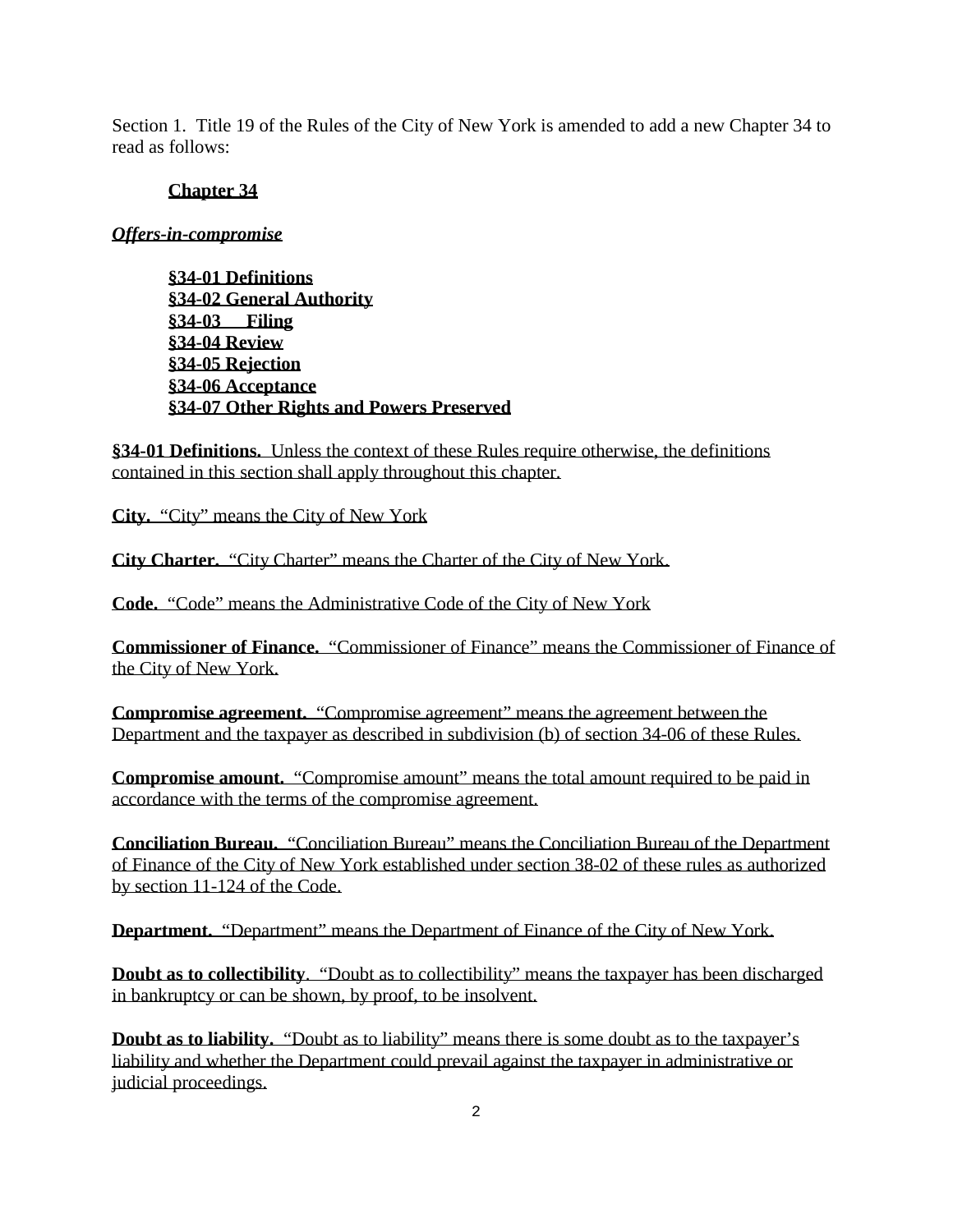**Fixed and final matter**. "Fixed and final matter" means a matter where the tax liability or administrative action taken by the Department has been finally fixed and the taxpayer no longer has any right to administrative or judicial review.

**Insolvent.** "Insolvent" means a person's liabilities exceed the fair market value of the person's assets. In determining the liabilities of a taxpayer, all liabilities will be included, including the amount of the taxpayer's tax debt.

**Non-final matter.** "Non-final matter" means a matter that is not a fixed and final matter.

**Statutory notice.** "Statutory notice" means any written notice of the Commissioner of Finance that gives a person the right to a hearing in the Tribunal or the right to request a conciliation conference, including but not limited to, a notice of determination of tax due, tax deficiency or a disallowance of a refund.

**Taxpayer.** "Taxpayer" shall mean the person or persons primarily liable for a tax or a vault charge, including interest, penalties and additions to the tax or charge, and any person who is or may be secondarily liable for any such tax or charge under any provision of title 11 of the Code or any other provision of law, including any person liable under any trust fund relationship with the City or as a transferee of or successor-in-interest to any other person liable for the tax or charge.

**Tribunal.** "Tribunal" shall mean the New York City Tax Appeals Tribunal as defined in Section 1 of Chapter 1 of Title 20 of these Rules.

# **§34-02 General Authority**

 (a) The Commissioner of Finance is authorized to compromise any civil liability for income or non-property excise taxes or annual vault charges or any warrant or judgment for income or nonproperty excise taxes or annual vault charges administered by the Department of Finance, and the civil penalties, interest and additions to tax or charge in connection therewith. Fixed and final matters may be compromised only on the basis of doubt as to collectibility. Non-final matters may be compromised only on one or both of the following grounds:

(1) doubt as to collectibility;

(2) doubt as to liability.

.

 (b) In non-final matters, the Corporation Counsel may similarly compromise any such civil liability after reference of a case to the New York City Law Department for prosecution or defense, but prior to the time the tax or charge becomes a fixed and final matter.

(c) Where the offer-in-compromise is based in whole or in part on doubt as to collectibility, the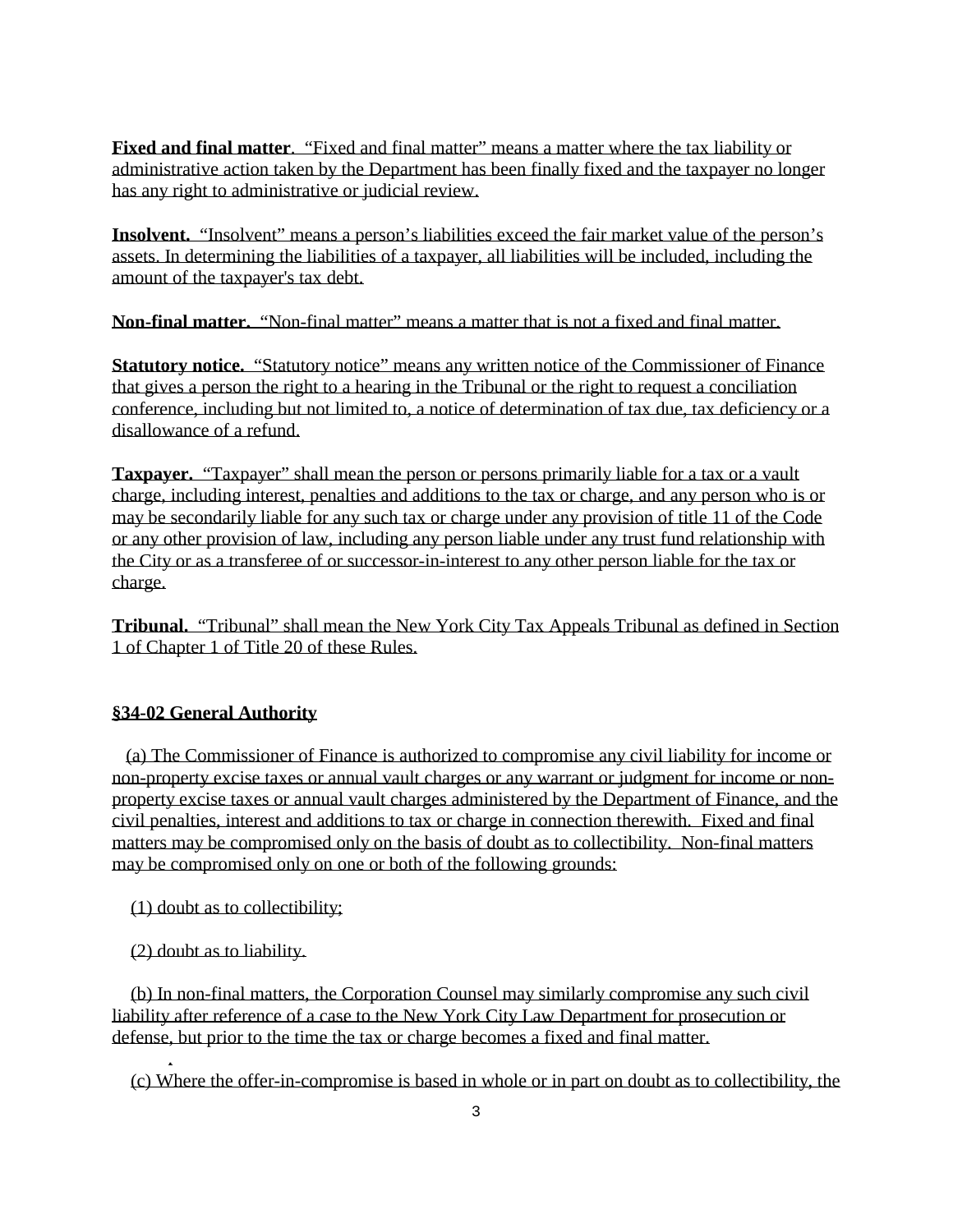compromise amount cannot be less than the amount the Department could collect through legal proceedings. Therefore, when determining doubt as to collectibility, the Department will consider the legal collection proceedings available to it. Hardship or any other issue that does not have a direct bearing on the Department's legal ability to collect from the taxpayer cannot be considered in assessing doubt as to collectibility. Where two or more taxpayers are or may be responsible for the liability, the Department will consider doubt as to collectibility independently for each taxpayer.

# **§34-03 Filing**

# (a) *Form, Contents and Supporting Documentation*

(1) An offer-in-compromise must be filed on the form or forms prescribed by the Department for such purpose at the address prescribed in the forms. In the discretion of the Commissioner of Finance, an offer-in-compromise may be filed on forms prescribed by another taxing authority provided that those forms contain the information required by this subdivision.

(2) Contents of offer-in-compromise. The offer-in-compromise must contain:

(i) the taxpayer's name, address and taxpayer identification number (employer identification number or social security number);

(ii) the name, address and telephone number of the taxpayer's representative (if applicable);

(iii) the tax liabilities included in the offer-in-compromise, which, in the case of an offer based in whole or in part on doubt as to collectibility, must consist of all outstanding liabilities for all City-administered income, non-property excise taxes and annual vault charges;

(iv) the total amount the taxpayer is offering to pay;

(v) a brief indication of the grounds for the offer-in-compromise; and

(vi) the taxpayer's agreement to comply with the Department's general conditions for accepting the offer-in-compromise (see subdivision (d) of section 34-05 of these Rules).

### (3) Supporting Documentation

(i) An offer-in-compromise based in whole or in part on doubt as to collectibility requires a showing that the taxpayer has been discharged in bankruptcy or is insolvent. The taxpayer must submit a statement of financial condition and the other information and documents specified on the forms prescribed by the Department. The Department may require the submission of additional financial information or documents that the Department deems necessary, including current financial statements that have been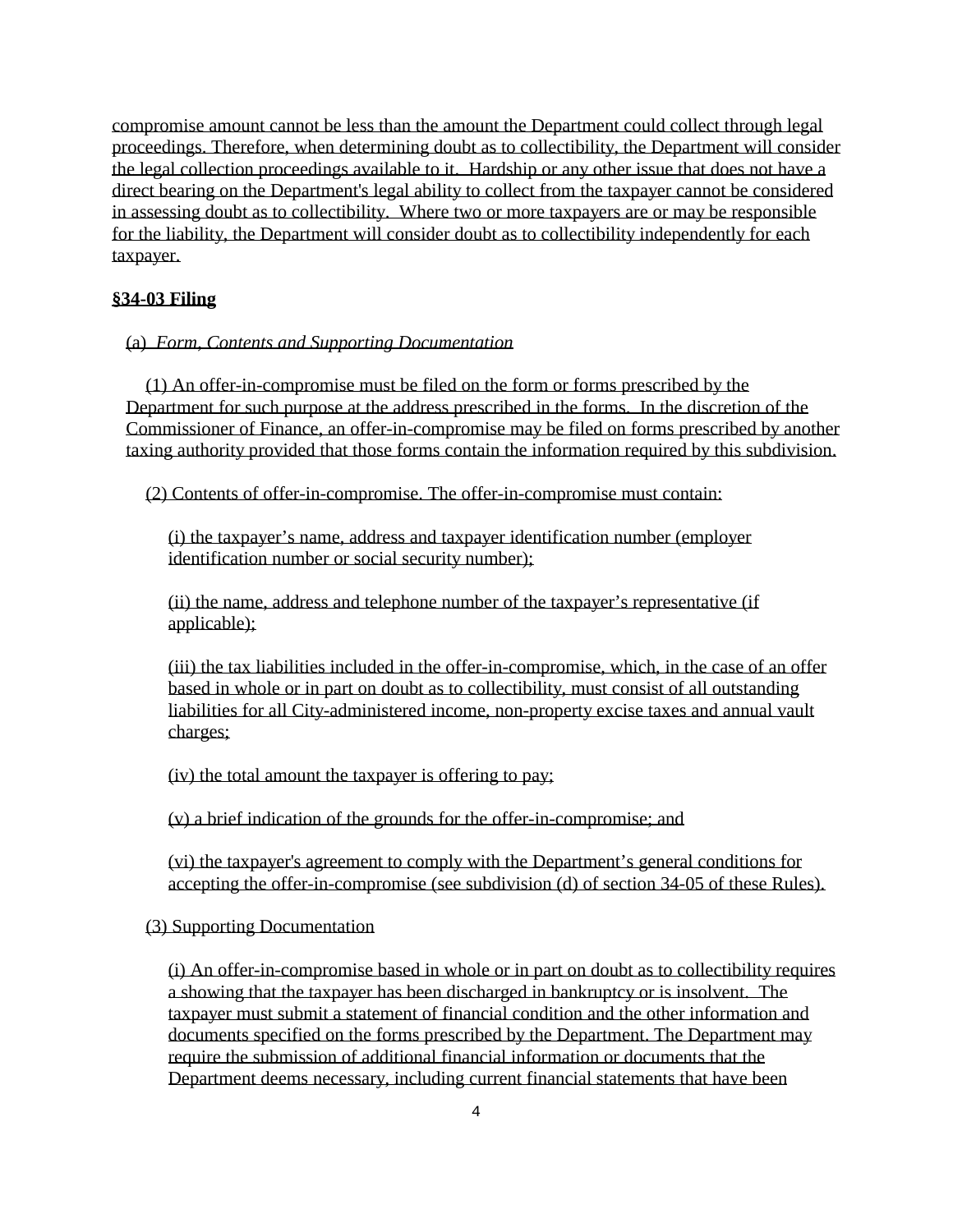audited by an independent licensed public accountant or an independent certified public accountant. The statement of financial condition, and any other information submitted to support an offer-in-compromise, becomes the property of the Department and will not be returned to the taxpayer.

(ii) An offer-in-compromise based in whole or in part on doubt as to liability must be supported by appropriate facts, evidentiary documents and legal arguments submitted in writing by the taxpayer. The Department may require the taxpayer to submit additional information or documents that the Department deems necessary. The acceptable offer-incompromise amount will depend upon the degree of doubt determined by the Department in the particular case.

(4) The taxpayer shall file an original and three conformed copies of the required offer-incompromise forms and supporting documentation.

### (b) *Time for Filing*

(1) In fixed and final matters an offer-in-compromise may be filed at any time prior to the full payment of the liability.

(2) In non-final matters, an offer-in-compromise may be filed only after the issuance to the taxpayer of a statutory notice and before the non-final matter becomes a fixed and final matter. Where the taxpayer has requested a conciliation conference and/or filed a petition with the Tribunal:

(i) If the taxpayer has requested a conciliation conference and no conciliation decision has been issued and served in the matter, the offer-in-compromise may be filed during the time the matter is pending in the Conciliation Bureau;

(ii) If a conciliation decision has been issued and served, or if the taxpayer has not requested a conciliation conference, and the Tribunal has not issued a final decision and given notice of such decision, the offer-in-compromise must be filed within the statutory period (ordinarily 90 days) for filing a petition with the Tribunal or during the time the matter is pending in the Tribunal:

(iii) If the Tribunal has issued a final decision in the matter and given notice of such decision, the offer-in-compromise must be filed within the four-month period provided for the taxpayer to seek judicial review of the Tribunal's decision.

(c) *Effect.* 

(1) The filing of an offer-in-compromise shall not:

(i) constitute the filing of a request for conciliation (see Chapter 38 of Title 19 of these Rules) or a petition or exception to the Tribunal (see Title 20 of these Rules);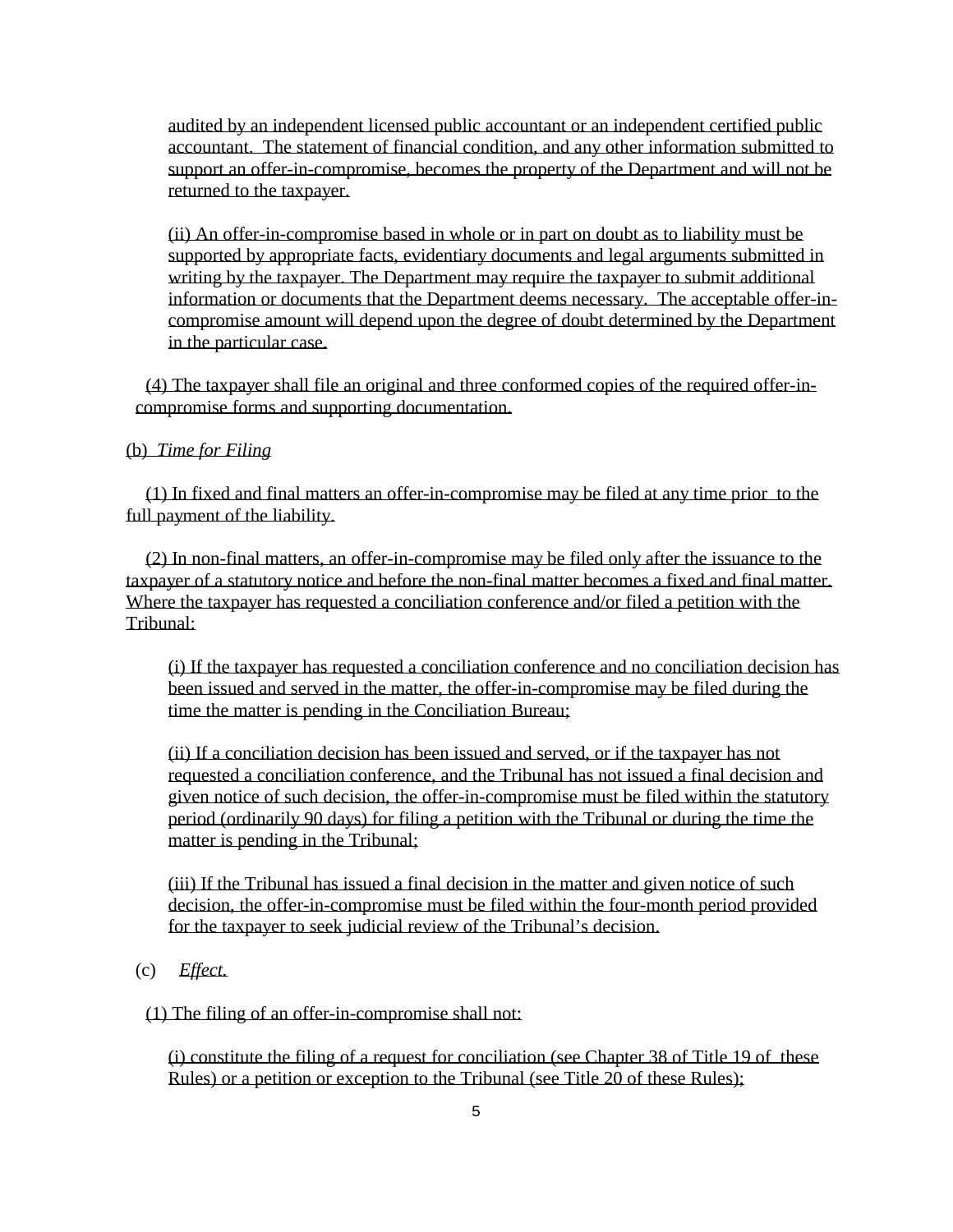(ii) constitute cause for postponement of a conciliation conference or any hearing, motion or other proceeding in the Tribunal; or

(iii) suspend the running of the period of limitations for filing a request for a conciliation conference, a petition or exception to the Tribunal, or to seek judicial review of a Tribunal decision;

(iv) operate to stay the collection of any tax or charge liability. However, enforcement of collection may be deferred if the interests of the Department will not be jeopardized.

(2) In non-final matters, the filing of the offer-in-compromise constitutes the taxpayer's waiver of the statute of limitations on the assessment of the tax liability involved for the period beginning on the day the offer-in-compromise is filed and ending six months after the date the offer-in-compromise is withdrawn or rejected. If the offer-in-compromise is accepted, as a condition of such acceptance, the taxpayer agrees to waive the statute of limitations as provided in paragraph (5) of subdivision (d) of section 34-04 of this chapter.

## **§34-04 Review**

### (a) *Process*

(1) Where an offer-in-compromise is based solely on doubt as to collectibility, the Department's Collections Division shall review the offer-in-compromise. If the offer-incompromise was filed with a bureau or division of the Department other than the Collections Division, that bureau or division shall refer such offer-in-compromise to the Collections Division for review.

(2) Where the offer-in-compromise is based in part on doubt as to collectibility and in part on doubt as to liability, the offer-in-compromise shall be first reviewed by the Collections Division pursuant to paragraph (1) of this subdivision and thereafter by Office of Legal Affairs pursuant to paragraph (3) of this subdivision.

(3) Where an offer-in-compromise is based solely on doubt as to liability, the Department's Office of Legal Affairs shall review the offer-in-compromise. If the offer-in-compromise was filed with a bureau or division of the Department other than the Office of Legal Affairs, that bureau or division shall refer the offer-in-compromise to the Office of Legal Affairs.

(4) If the offer-in-compromise is not complete when filed, the division reviewing the offer may hold the offer-in-compromise in abeyance. In such a case, the taxpayer will ordinarily have 30 days after notification from the division reviewing the offer in which to complete the offerin-compromise and supply any required information or documentation, unless the taxpayer can demonstrate to the satisfaction of that division that more time is necessary. If the offer-incompromise is not completed within the required time period, the offer will be deemed to have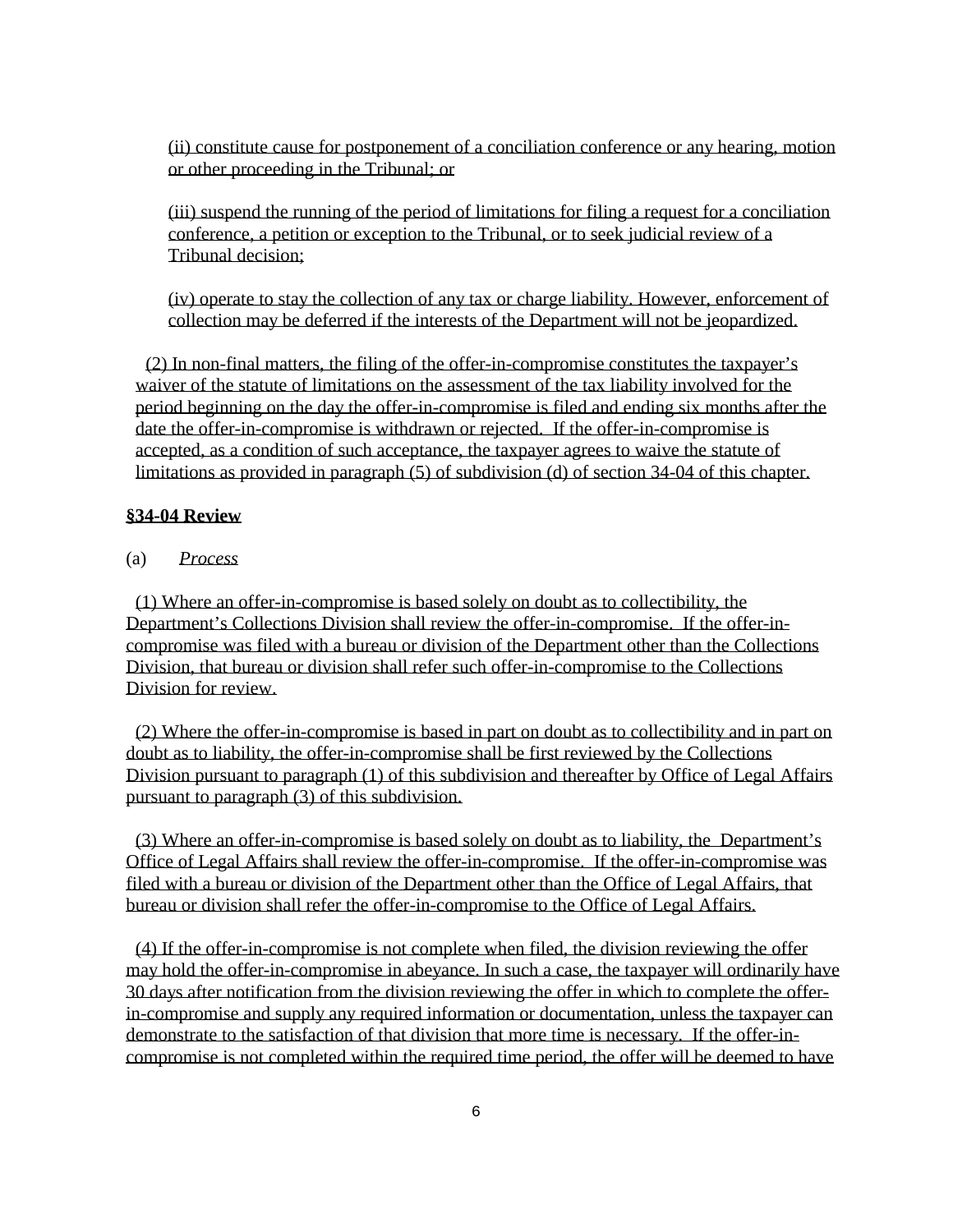been withdrawn by the taxpayer under subdivision (c) of this section. The division reviewing the offer will give the taxpayer written notice of this deemed withdrawal.

(5) The acceptance of an offer-in-compromise will not be a ground for acceptance of any other subsequent offer-in-compromise regarding prior, concurrent, or subsequent periods or liabilities for the same or any other tax or charge.

(b) *Good Faith Filing.* The taxpayer must act in good faith in making the offer-incompromise. The Department will work with the taxpayer, to the extent possible, to try to effect a compromise likely to be accepted by the Commissioner of Finance. Generally, once an offerin-compromise has been rejected, that offer-in-compromise may not be reconsidered, and another offer covering any of the same tax liabilities will not be considered. However, the Department may reconsider an offer that has been rejected, or consider another offer with respect to the same liabilities if the taxpayer can show a material change in circumstances.

### (c) *Withdrawal*

(1) Procedure. An offer-in-compromise may be withdrawn by the taxpayer making the offerin-compromise at any time prior to its acceptance or rejection. The Department may deem an offer-in-compromise to be withdrawn pursuant to paragraph (5) of subdivision (a) of this section if the offer-in-compromise is incomplete and requested information is not submitted to the Department in a timely manner.

(2) Effect. If an offer-in-compromise is withdrawn, the Department will have the same rights that it would have had with respect to any liability that was the subject of the offer-incompromise, including all rights to enforce and collect the liability, had the offer-incompromise not been submitted.

### (d) *Conditions for Acceptance.* No offer-in-compromise will be accepted unless the taxpayer:

(1) agrees to pay an amount in addition to all amounts previously paid or collected against the tax liability, including all amounts to which the taxpayer may be entitled through overpayments of tax, interest or penalties, for periods ending before or as of the end of the calendar year in which the offer is accepted;

(2) agrees to immediately return to the Department any refunds of overpayments received by the taxpayer after the taxpayer's offer was filed;

(3) agrees to waive the right to seek a refund of any payment of the compromise amount or any other amounts paid or collected against the liability that is the subject of the offer-incompromise;

(4) agrees not to contest in court or otherwise, the amount of the liability to be compromised, and, in non-final matters, withdraws from any proceeding with respect to the liability pending in the Conciliation Bureau, the Tribunal or any other court;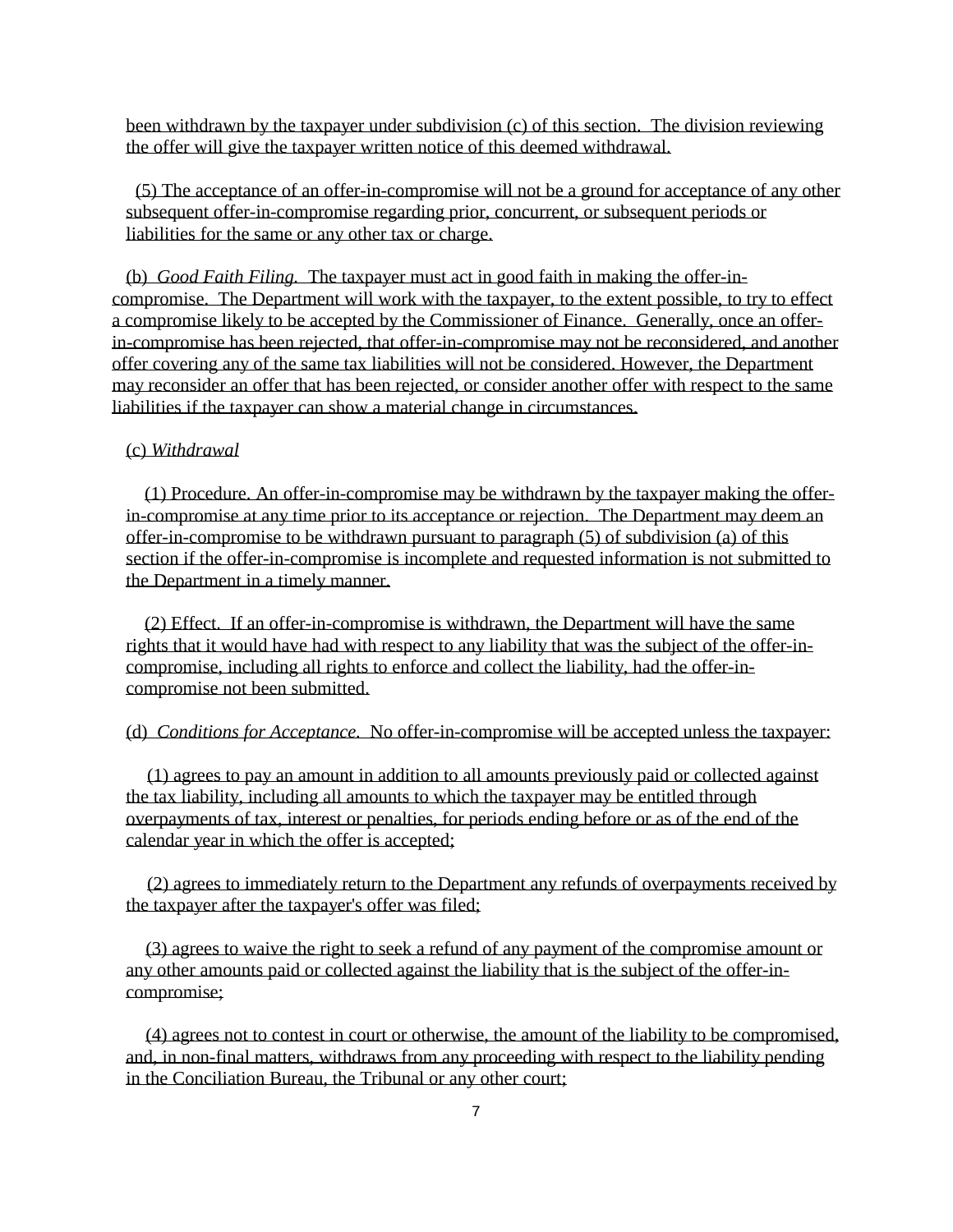(5) waives the running of the statutory period of limitations on collection of the liability to be compromised for the period beginning on the day the offer-in-compromise is filed and ending one year following the date on which he compromise amount has been paid in full (including any interest due on any installment thereof);

(6) agrees to comply with all provisions of the Code relating to filing of returns and paying required taxes in the five-year period beginning with the first day of the year in which the offerin-compromise is accepted;

(7) is in compliance with all tax filing and payment requirements for periods not covered in the offer-in-compromise up to and including the year in which the offer-in-compromise is filed;

(8) agrees, in non-final matters, that the Department may proceed with any appropriate collection procedures for the compromise as if the matter were a fixed and final matter;

(9) meets any and all other conditions that the Department may also require as a condition of acceptance of an offer, including:

(i) entering into a signed agreement under which the taxpayer agrees to pay over a fixed percentage of the taxpayer's future earnings or other income for a specific period of time;

(ii) pledging collateral or other security for the duration of any provision of the compromise agreement which allows for periodic payments as permitted under paragraph (2) of subdivision (c) of section 34-06 of these Rules; or

(iii) providing a guarantee of the taxpayer's obligations under the compromise agreement or any collateral agreement;

(iv) anything else deemed necessary given the facts of the case and the taxpayer's circumstances.

#### (e) *Recommendations to Commissioner of Finance*

(1) Where the offer-in-compromise is based solely on doubt as to collectibility, the Collections Division will recommend in writing acceptance or rejection of the offer-incompromise.

(i) If the aggregate amount of the liability subject to the offer-in-compromise (including interest, additions to tax and penalties) is less than \$25,000, the Collections Division shall send the offer-in-compromise, together with that Division's recommendation directly to the Commissioner of Finance.

(ii) If the aggregate amount of the liability that is the subject of the offer-in-compromise (including interest, additions to tax and penalties) is \$25,000 or more, the Collections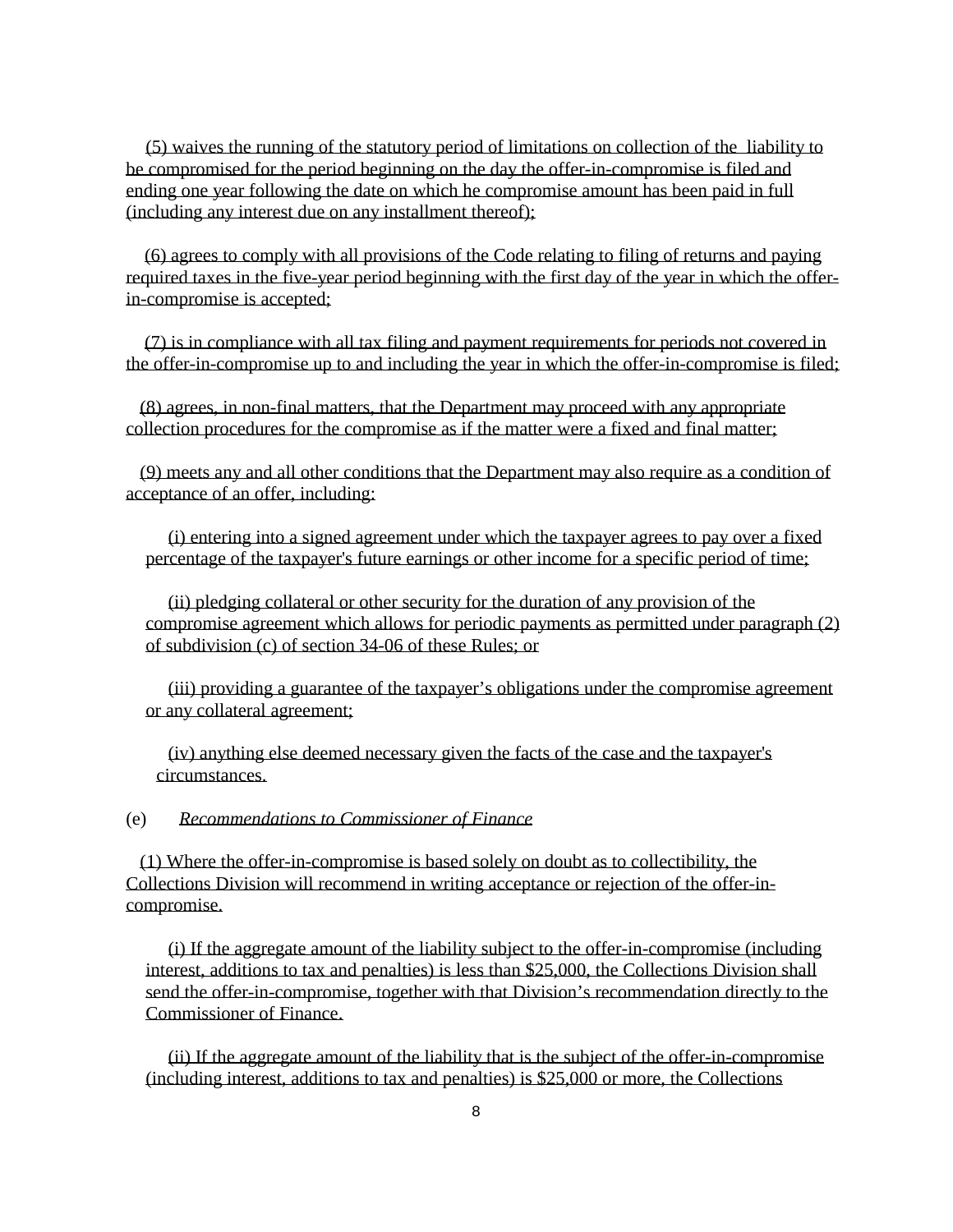Division shall submit the offer-in-compromise, together with the Collection Division's recommendation, to the Office of Legal Affairs, which shall review the offer-in-compromise and the Collection Division's recommendation. The Office of Legal Affairs shall give its recommendation as to whether the offer-in-compromise meets the requirements of subdivision (c) of section 34-02 of these rules, and shall submit its written recommendation along with the recommendation of the Collections Division and the offer-in-compromise to the Commissioner of Finance.

(2) Where the offer-in-compromise is based in part on doubt as to collectibility and in part on doubt as to liability, the Collections Division shall prepare its recommendation with respect to doubt as to collectibility. The Collections Division shall then submit its recommendation and the offer-in-compromise to the Office of Legal Affairs. The Office of Legal Affairs will recommend acceptance or rejection of the offer-in-compromise with respect to doubt as to liability. If the aggregate amount of the liability that is the subject of the offerin-compromise (including interest, additions to tax and penalties) is \$25,000 or more, the Office of Legal Affairs shall also give its recommendation as required under subparagraph (ii) of paragraph (1) of this subdivision. The Office of Legal Affairs shall then submit its written recommendation on doubt as to liability, its written recommendation under subparagraph (ii) of paragraph (1) of this subdivision, if required, the recommendation of the Collections Division on doubt as to collectibility and the offer-in-compromise to the Commissioner of Finance.

(3) In non-final matters where the offer-in-compromise is based solely on doubt as to liability, the Office of Legal Affairs shall submit its written recommendation directly to the Commissioner of Finance.

(4) Oral communications with any officer or employee of the Department regarding an offer-in-compromise will be considered to have minimal probative value and are strongly discouraged. Any recommendation to accept or reject an offer-in-compromise and the decision by the Commissioner of Finance to accept or reject an offer-in-compromise shall be based on the terms of the offer-in-compromise and the documentation and correspondence filed or submitted in support thereof.

#### (f) *Decision of the Commissioner of Finance*

(1) Upon the receipt of a recommendation or recommendations submitted pursuant to subdivision (e) of this section, the Commissioner of Finance will accept or reject the offer-incompromise and will notify the taxpayer of the decision.

(2) In final matters where the amount to be compromised is more than \$100,000, exclusive of civil penalties, interest, or additions to tax or charge, the Commissioner of Finance's acceptance of the offer-in-compromise must be referred to a justice of the Supreme Court for approval, prior to sending notification of acceptance to the taxpayer.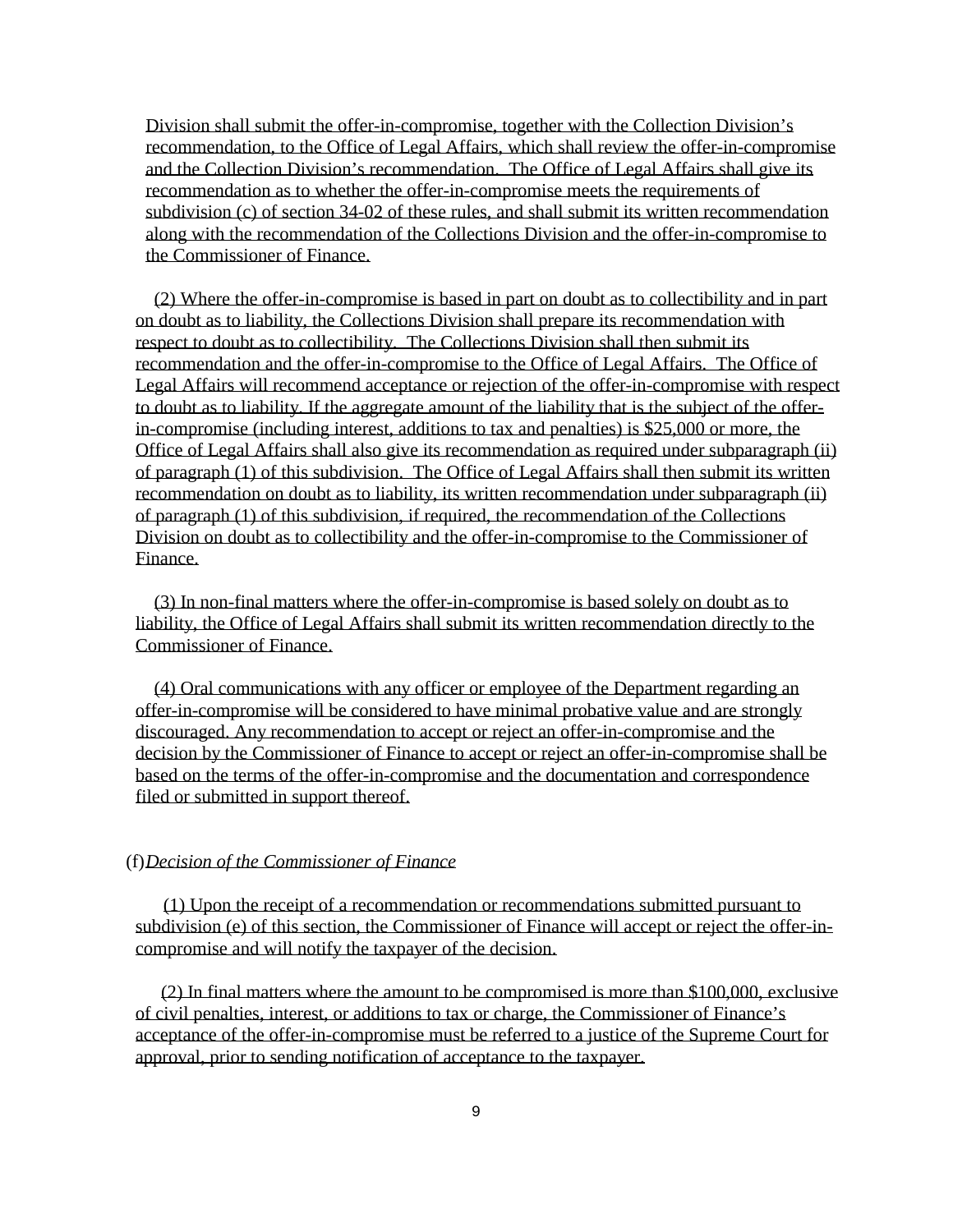## **§34-05 Rejection**

(a) *Basis.* The following exemplify reasons for rejecting an offer-in-compromise:

(1) failure to meet the statutory requirements (*e.g.*, the taxpayer has not been discharged in bankruptcy or is not insolvent and/or the department can collect more through legal proceedings than the amount being offered);

(2) making a frivolous offer or filing an offer for the purpose of delaying the collection of tax liabilities;

(3) failure to verify financial information, where required;

(4) failure to make full financial disclosure (*e.g.*, not fully disclosing all assets or income);

(5) there is evidence of conveyance of assets for less than fair market value;

(6) public policy considerations;

(7) the taxpayer has not demonstrated a good faith effort to repay/resolve the tax debt (*i.e.*, where the taxpayer has displayed a wanton disregard for the tax debt over an extended period of time and disposed of significant assets and other holdings); or

(8) the tax liability sought to be compromised relates to any crime of which the taxpayer has been convicted.

The causes for rejection of an offer-in-compromise set forth in this subdivision are not allinclusive nor should any one cause be interpreted as restricting or otherwise limiting the Department's discretion with respect to other causes.

(b) *Effect.* 

(1) If an offer-in-compromise is rejected, the taxpayer will be promptly notified in writing. Further, the Department will have the same rights that it would have had with respect to the any liability that was the subject of the offer-in-compromise, including all rights to assess or collect the liability, had the offer-in-compromise not been submitted.

(2) Written notification of the taxpayer of the decision to reject the offer-in-compromise will not constitute a statutory notice. The acceptance or rejection of an offer-in-compromise is within the exclusive authority of the Commissioner of Finance and is not subject to administrative review by the Conciliation Bureau or the Tribunal.

(3) In non-final matters, the filing of the offer-in-compromise constitutes the taxpayer's waiver of the statute of limitations as provided under paragraph (2) of subdivision (c) of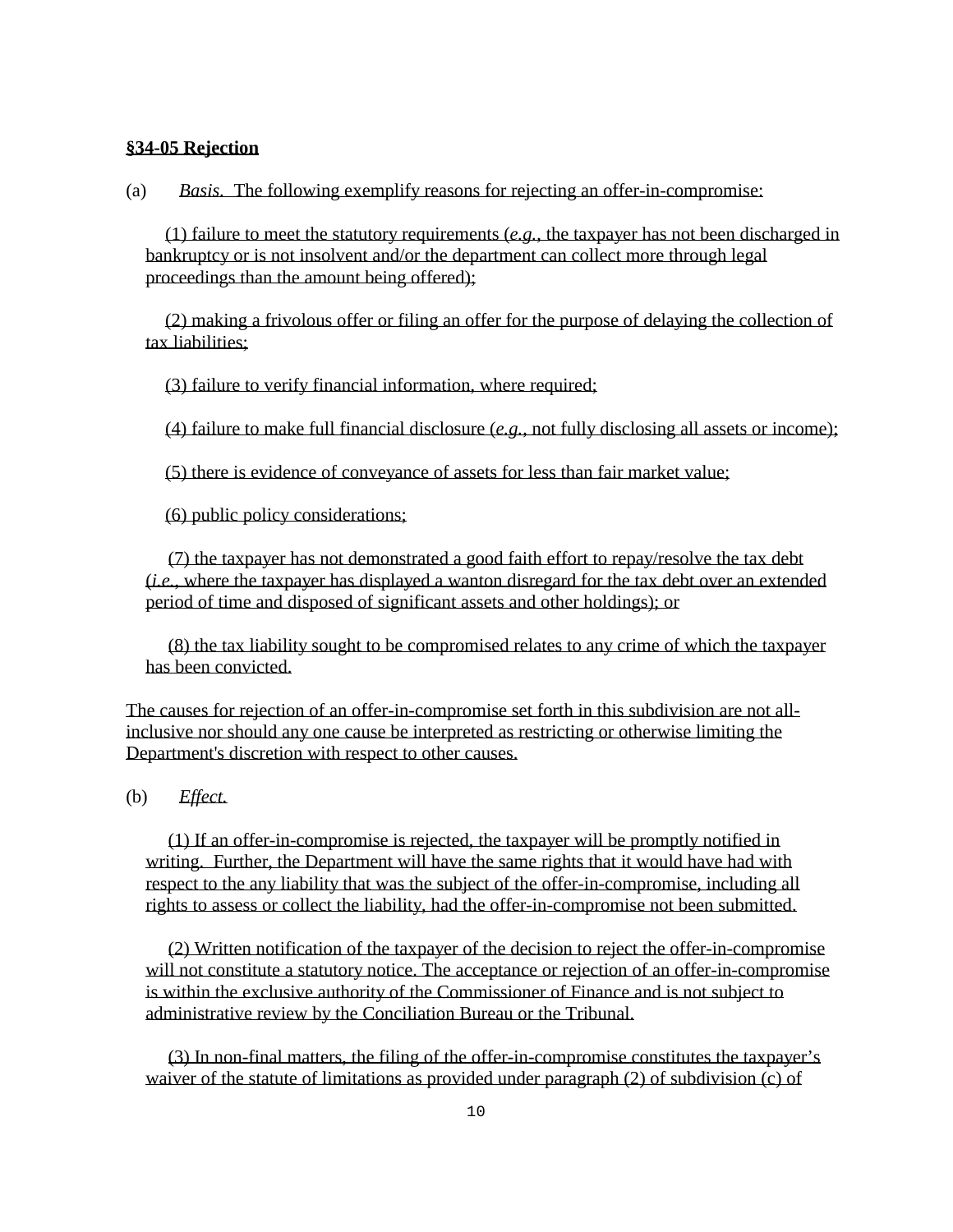section 34-03 of this chapter, for the period therein provided, which includes the six-month period after the offer-in-compromise has been rejected. Such six-month period shall commence on the date of the Commissioner's written notice of rejection.

#### **§34-06 Acceptance**

(a) *Notification.* The Commissioner of Finance shall notify the taxpayer in writing of the decision to accept the offer-in-compromise. No acceptance of the offer-in-compromise shall be effective until:

(1) the taxpayer has received written notification of acceptance, and

(2) if required, the acceptance of the offer-in-compromise has been approved by a justice of the Supreme Court as provided in paragraph (2) of subdivision (f) of section 34-04 of these Rules.

#### (b) *Compromise Agreement.*

(1) The accepted offer-in-compromise shall constitute the compromise agreement between the taxpayer and the Department.

(2) The compromise agreement shall include the conditions for acceptance set forth in subdivision (d) of section 34-04 of these Rules, the compromise amount (*i.e.* the amount paid or required to be paid under the terms of the compromise agreement), and the terms of payment of the compromise amount.

(3) No liability will be considered compromised, nor any warrant satisfied, until all obligations of the taxpayer under the compromise agreement are performed.

(4) The compromise agreement relates to the entire liability of the taxpayer, including taxes, interest, additions to the tax and penalties, with respect to which the offer-incompromise is filed.

(5) Neither the taxpayer nor the Department shall be permitted to reopen a matter that is the subject of a compromise agreement for any reason, except as specifically provided in the compromise agreement or upon a showing of the taxpayer's default, fraud, malfeasance or misrepresentation of a material fact.

(c) *Payment*

(1) Generally, within 60 days of notification of acceptance, the taxpayer must make full payment of the compromise amount.

(2) If a taxpayer can demonstrate the need for periodic payments over a period of time, the Department may grant a reasonable period of time for payment of the compromise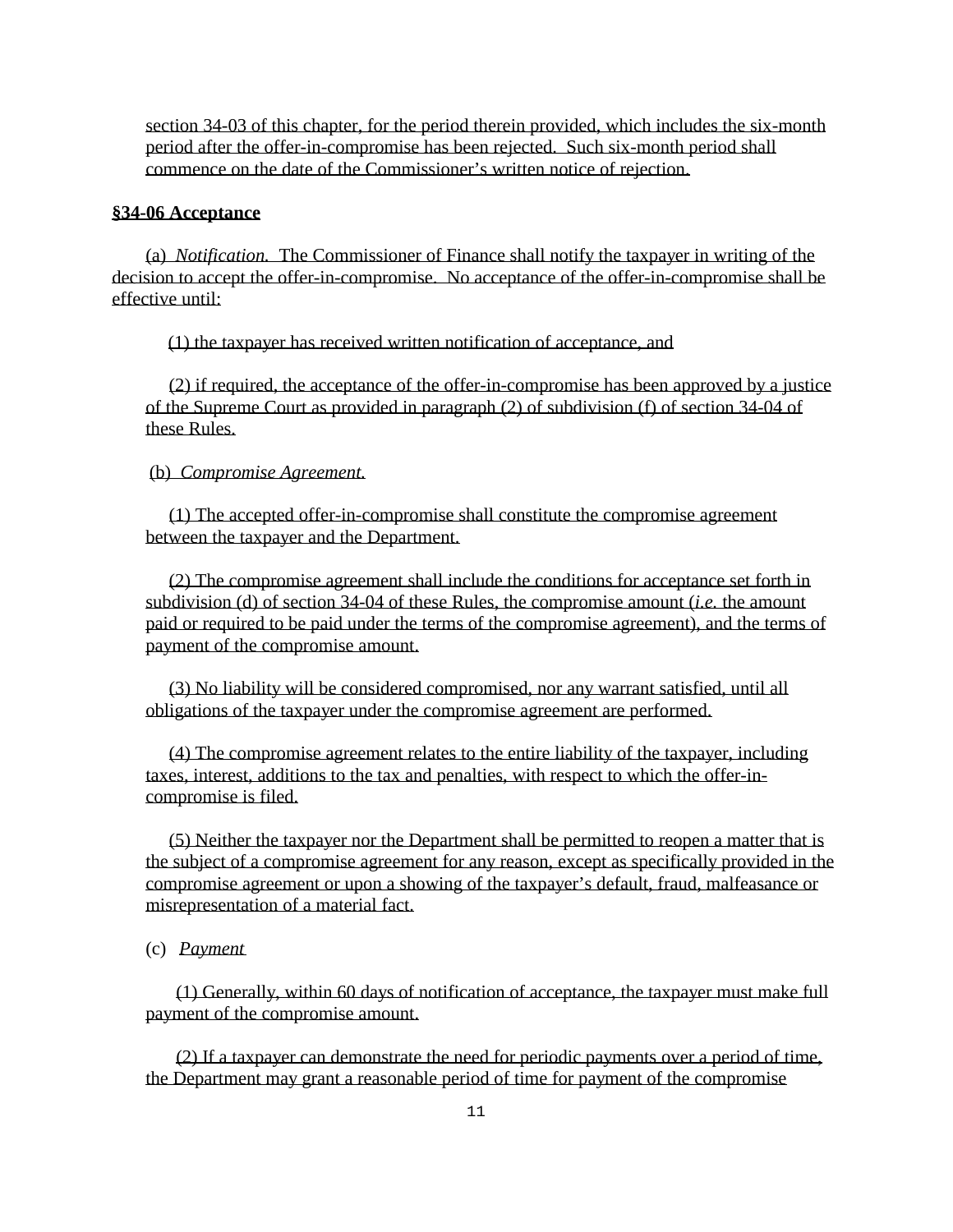amount not to exceed two years. Where special circumstances are demonstrated, the twoyear period may be extended in the discretion of the Commissioner of Finance. In the case of periodic payments, interest will be due at the established underpayment rate compounded daily on any deferred portion of the compromise amount from the date of notification of acceptance until the compromise amount is fully paid.

# (d) *Record*

(1) Where the offer-in-compromise is accepted, a record of the offer-in-compromise will be placed on file in the office of the Commissioner of Finance. The record will include the written recommendations of the Collections Division, and/or the Office of Legal Affairs with respect to the offer-in-compromise.

(2) Where the aggregate amount of the liability subject to the offer-in-compromise is \$25,000 or more (including interest, additions to tax and penalties), the record also shall contain a written statement indicating the basis for the decision of the Commissioner of Finance.

(3) The record also shall include a written statement of:

(i) the amount of taxes or charges that are the subject of the offer-in-compromise;

(ii) the amount of interest, additions to tax or penalties imposed on the taxpayer; and

(iii) the compromise amount.

(e) *Default.* Where a taxpayer does not comply with the conditions of the compromise agreement (including any requirements with respect to collateral agreements) or where there is evidence of the taxpayer's fraud, malfeasance or misrepresentation of a material fact subsequent to the acceptance of the offer-in-compromise, the taxpayer shall be in default, and the Department may proceed as follows:

(1) In fixed and final matters, the Department may proceed to collect the full amount of the original liability that was the subject of the offer-in-compromise (including all applicable interest and penalties), less all amounts previously paid to the Department, including any payments of the compromise amount;

(2) In non-final matters, the Department may proceed to docket a warrant for the full amount of the original liability that was the subject of the offer-in-compromise (including all applicable interest and penalties), less all amounts previously paid to the Department, including any payments of the compromise amount, and may proceed to collect that amount as if the matter were a fixed and final matter.

The Department shall give the taxpayer written notice of any action taken under this subdivision.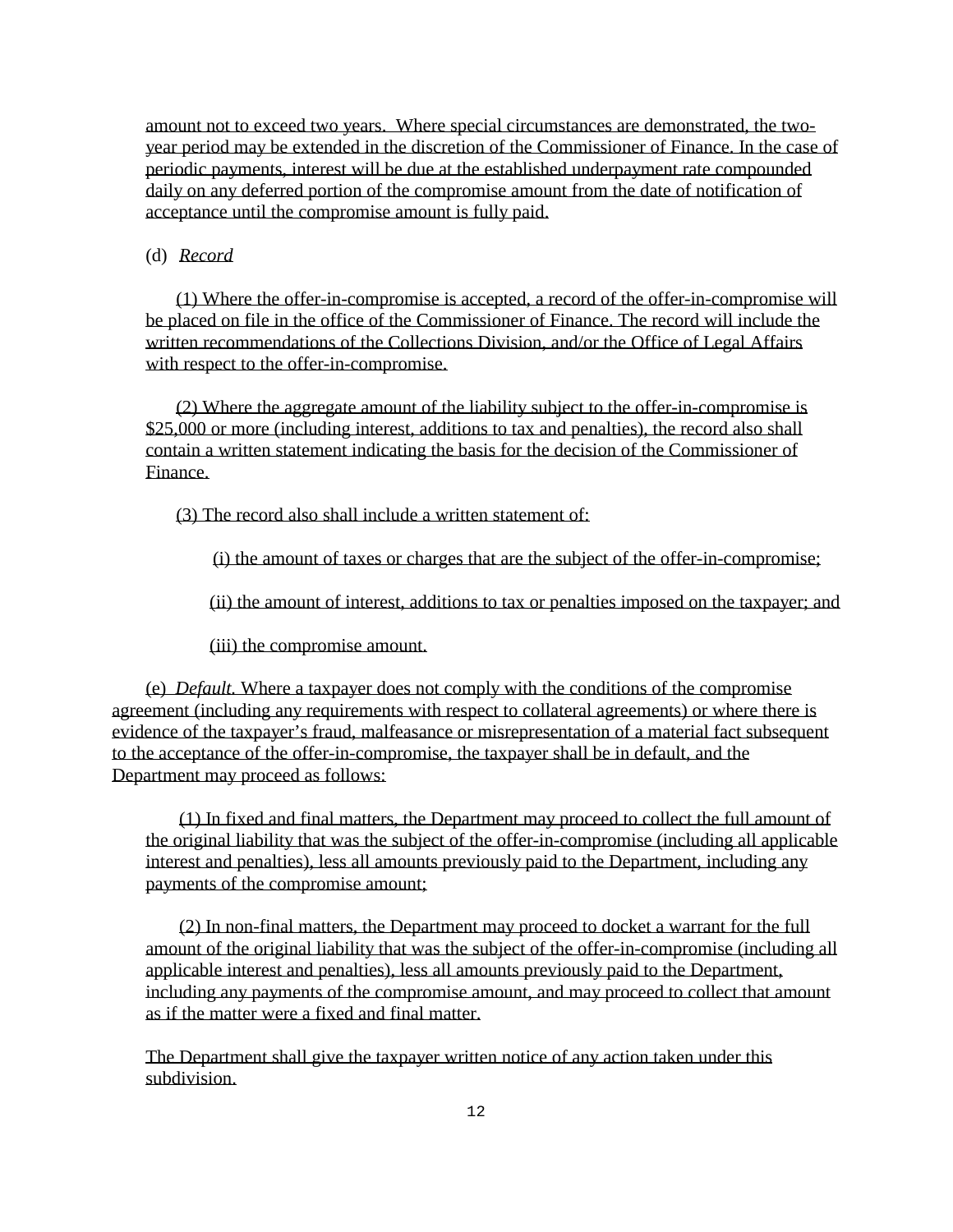**§34-07 Other Rights and Powers Preserved.** Nothing in this chapter of these rules shall be read or construed to limit, diminish or otherwise impair any power the Department may exercise under the City Charter, the Code or any other provision of law, including, but not limited to, any authority the Department has to settle and adjust tax liabilities under paragraphs (a) and (e) of subdivision (2) of section 1504 of the City Charter.